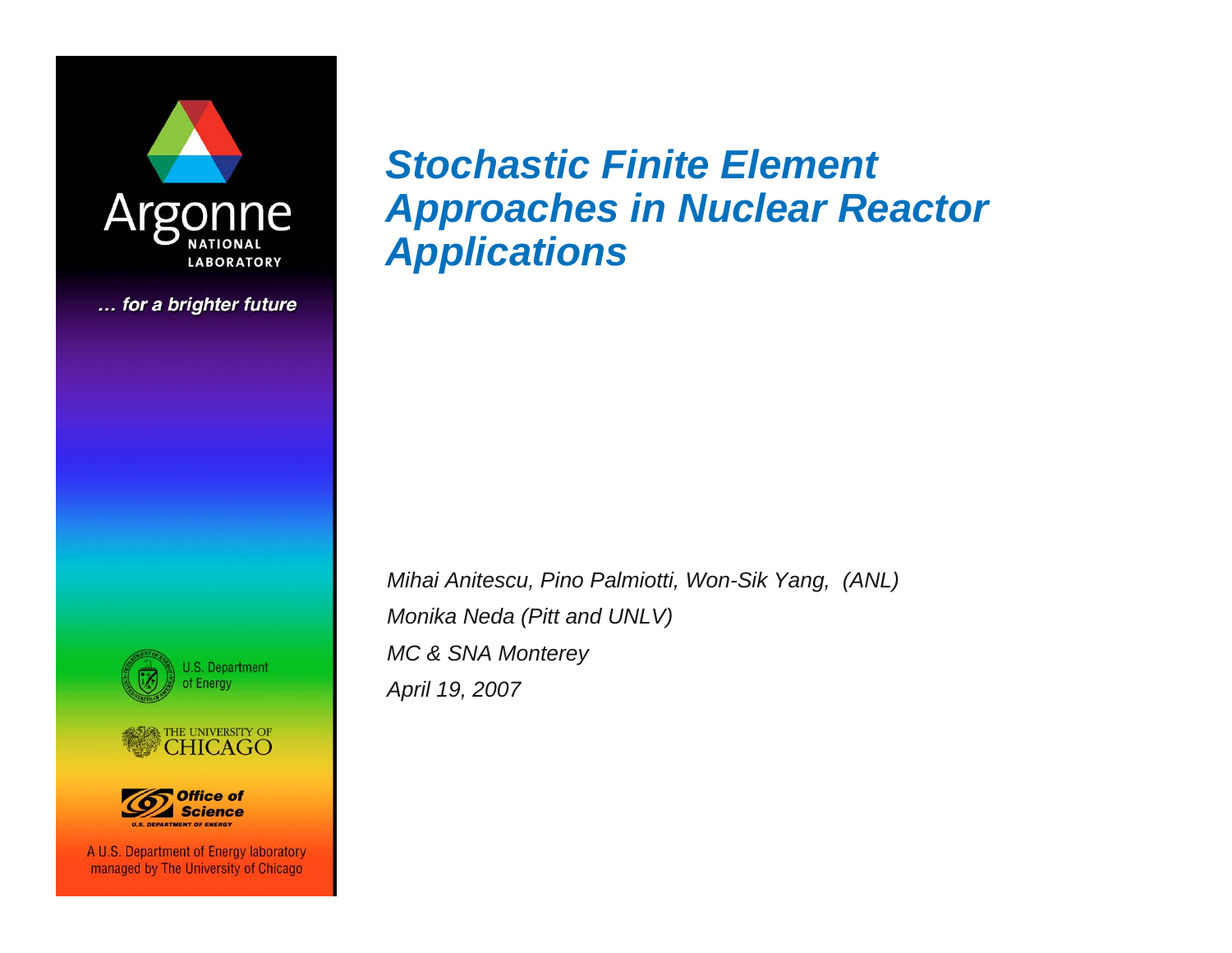#### *Uncertainty quantification (characterization?) of parametric equations*

F Consider the parametric nonlinear equation

$$
F(x,\omega) = 0, \quad x \in R^n, \ \omega \in \Omega \subset R^m,
$$
  

$$
F: R^n \times R^m \to R^n, \text{ a smooth function.}
$$

- $\overline{\mathbb{R}}$  **Question:** How can I compute (or at least, efficiently approximate) the solution mapping  $\,x(\omega)$  (and its distribution if  $\,\omega\,$  has a PDF)?
- $\mathbb{R}^2$ **F** Sensitivity approach: Assume  $F(x, \omega)$  is linear and  $\omega$  Gaussian ■ Monte Carlo answer:
	- Use parameter PDF and sample
		- $\{\omega_i\}, i = 1, 2, ..., M \Rightarrow \{\tilde{x}(\omega)_i = F^{-1}(0, \omega_i)\}\$
	- Followed by "histogram" or other post processing.
- $\mathbb{R}^2$  Difficulties: Monte Carlo is slow and sensitivity approach is restrictive to relatively small uncertainty.

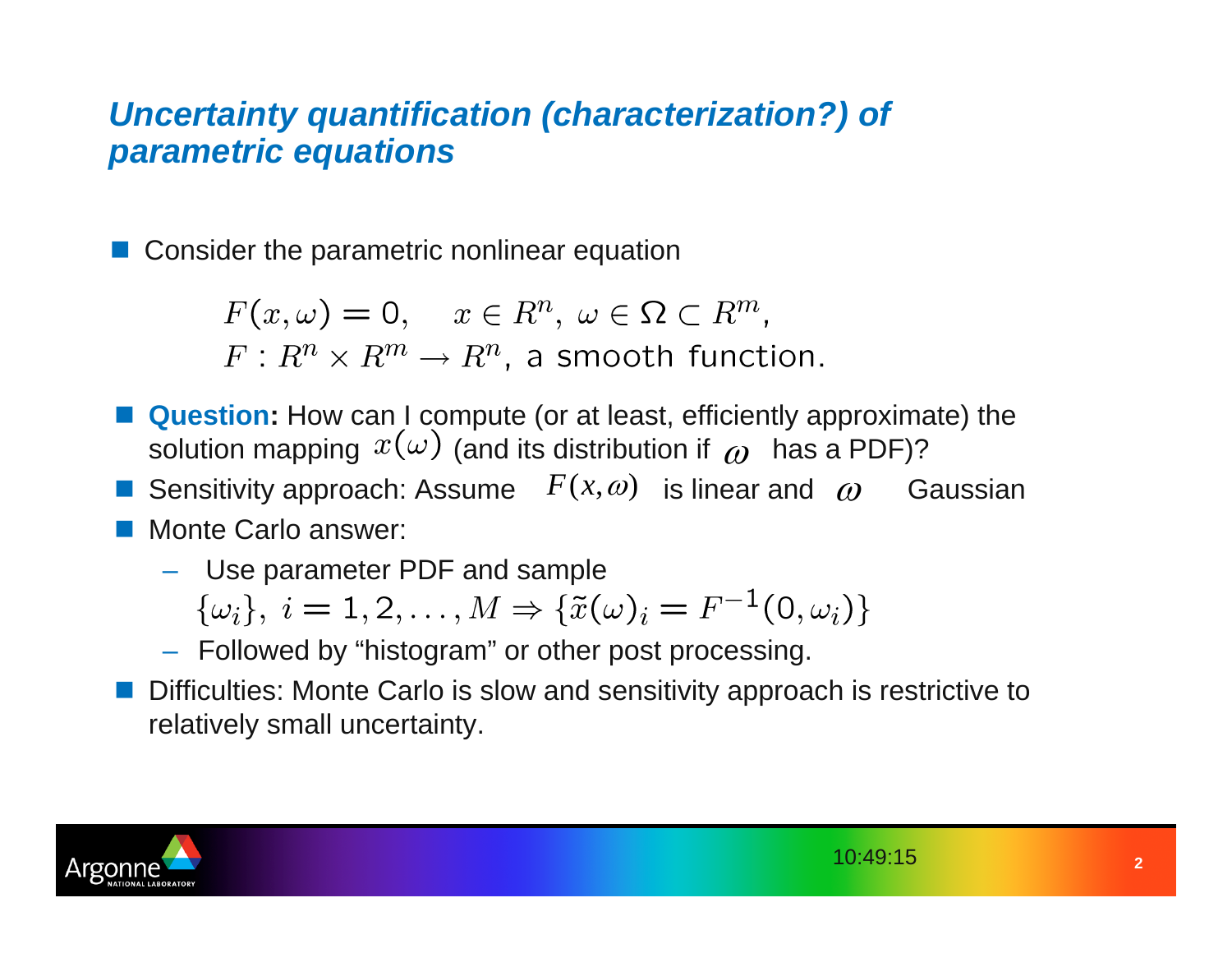## *Discussion of Objectives*

F **Can we derive an uncertainty characterization method that is more general than sensitivity and quicker than Monte Carlo?**

- $\Box$  There are several promising avenues (including combinations of them)
	- Randomized Quasi Monte Carlo?
	- Higher order sensitivity
	- Stochastic Finite Element
- F In this work we investigate the promise of Stochastic Finite Element
- We concentrate on the parametric aspect alone (that is, approximating the mapping  $x(\omega)$  and not its distribution (i.e. we look at the "hard" part, since with a good model, there is no need for further interaction with model)
- We discuss issues appearing in evaluating uncertainty in NR with respect to crossections and other parameters.
- F Contributions: **Theoretical fundamentals for SFEM Galerkin approach and uncovered potential of collocation approach.**

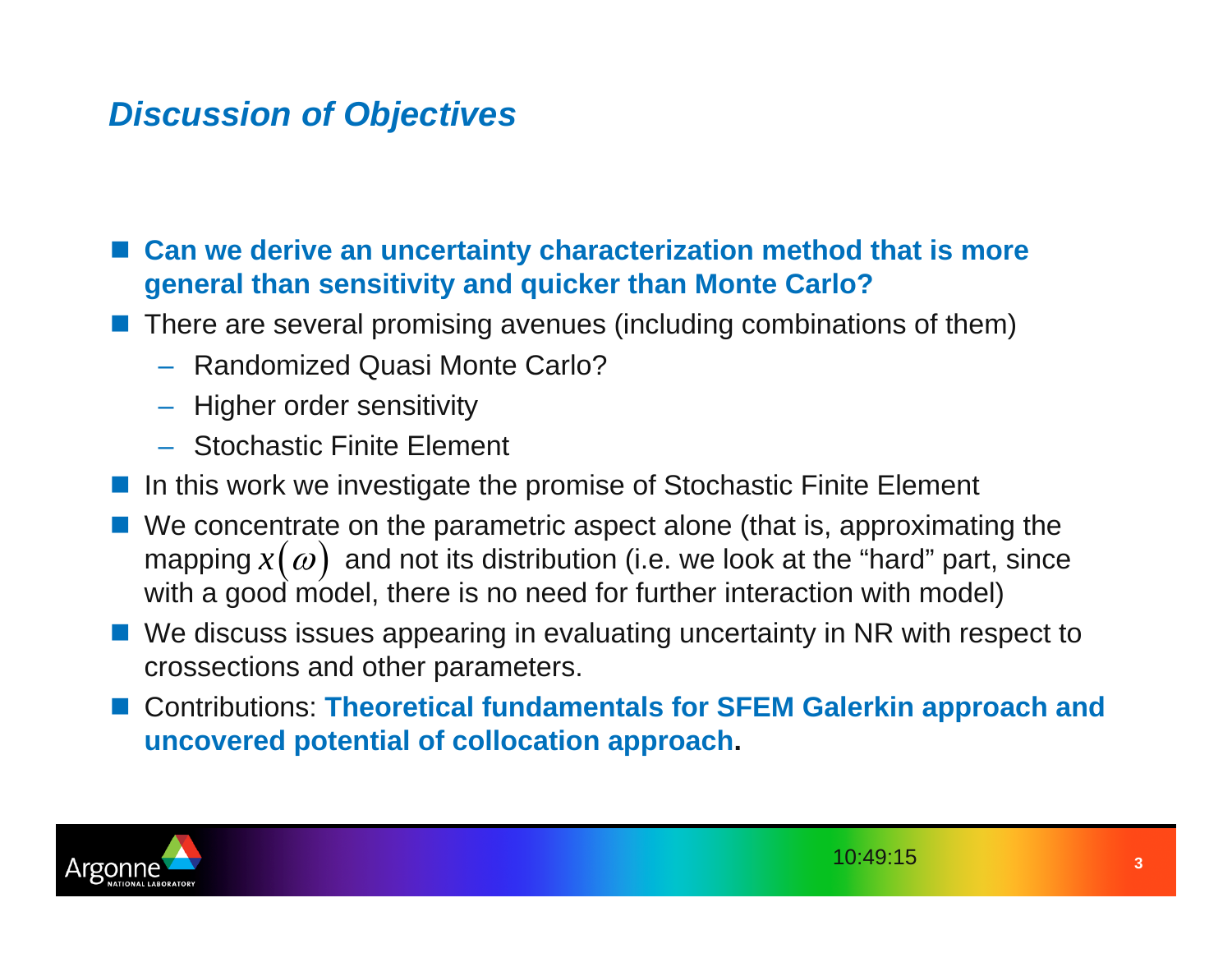## *Stochastic Finite Element (SFEM) Notions and Notations*

 $\overline{\mathbb{R}}$ The average operator

$$
E_{\omega}[g(\omega)] = \int_{\Omega} W(\omega)g(\omega)d\omega.
$$
 Here  $W(\omega)$  may be PDF

 $\overline{\mathbb{R}}$ The orthogonal polynomials

$$
E_{\omega}\left[P_i\left(\omega\right)P_j\left(\omega\right)\right]=\delta_{ij}, \quad 0\leq i,j\leq K
$$

 $\overline{\mathbb{R}}$  Typical multidimensional polynomial families are created by tensor products of Legendre, Laguerre, Chebyshev …

$$
\omega = (\omega_1, \omega_2, \dots, \omega_m), \ P_i(\omega) = L_{i_1}(\omega_1) L_{i_2}(\omega_2) \dots L_{i_m}(\omega_m) \ 0 \le i \le K
$$

 $\mathbb{R}^2$ The stochastic connection leads to the name of **polynomial chaos**

 $\mathbb{R}^2$ Stochastic finite dimensional approximation space

$$
\sum_{k=1}^{K} c_k P_k(\omega) = \tilde{x}(\omega) = \tilde{x}(\omega, \{c_k\}) \in \mathcal{V}_K
$$

 $\mathbb{R}^2$ **Note that PDF of outcome can be done now without using model!**

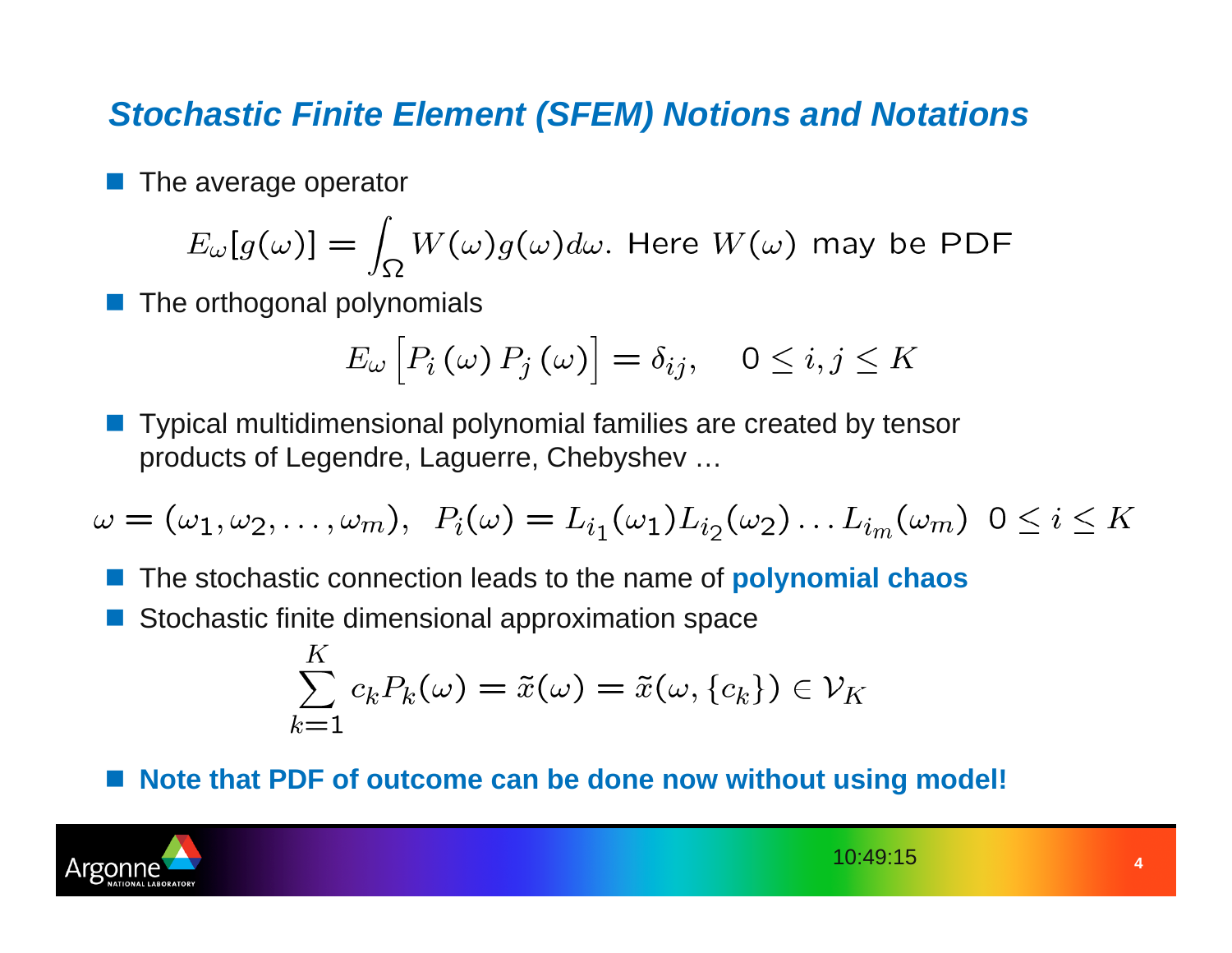## *SFEM approximation procedures*

**The model equation** 

 $\Box$ **The Galerkin (projection)** approach to approximate  $x(\omega)$  enforces that the residual be orthogonal to the SFEM space  $\mathcal{V}_K$ 

$$
E_{\omega}\left[F(\tilde{x}(\omega,\{c_k\})P_k(\omega)\right] = 0, \ \left\} \Rightarrow \{c_k\}_{k=1,2,\dots,K}
$$

**The collocation approach (which is a deterministic sampling, or** response surface approach).

- $-$  Choose sample points  $\{\omega_i\}$   $i=1,2,\ldots,K$  generally tensor product of "good" one-dimensional points (Chebyshev zeros, Gauss-Legendre nodes, etc..)
- Compute the exact solution at these points
- Collocate the approximate solution at these point

$$
\tilde{x}(\omega_i, \{c_k\}) = x(\omega_i), \quad \} \Rightarrow \{c_k\}_{k=1,2,\dots,K}
$$

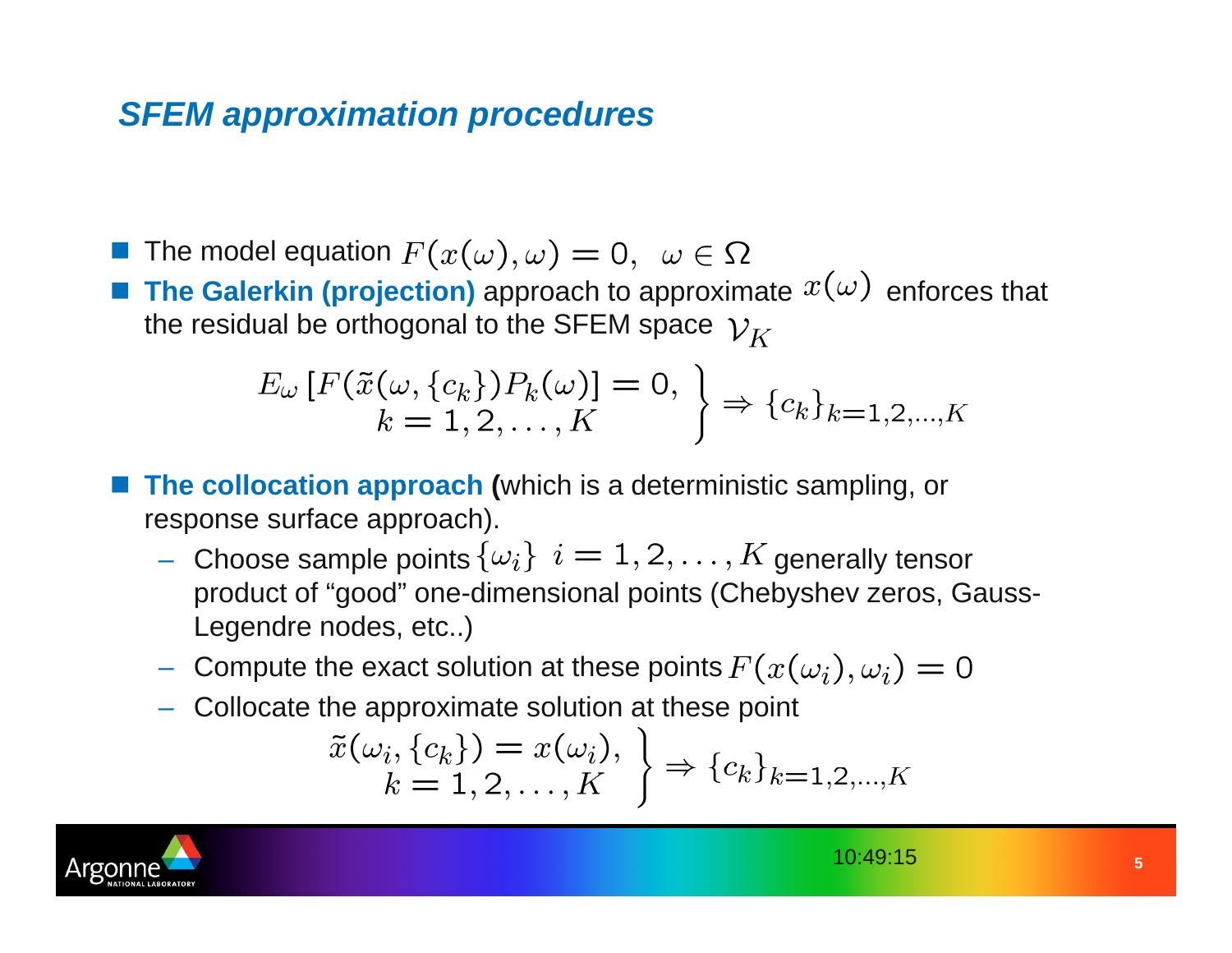# *Comparison of the two approaches*

- $\overline{\mathbb{R}}$  Galerkin:
	- Pros:
		- *Works even if the problem is discontinuous or nonsmooth.*
		- *Exponential convergence with increasing degree of polynomials if the problem is smooth.*
	- Cons:
		- *Needs to solve coupled nonlinear system of equations.*
		- *For complicated functions F, equations are hard to set up and need quadrature (since the averages cannot be exactly computed)*
- $\overline{\mathbb{R}}$  Collocation:
	- Pros
		- *The problems to be solved are decoupled*
		- *Easy to implement and setup.*
	- Cons
		- *Its convergence properties are not understood for nonsmooth cases or incomplete tensor subset.*

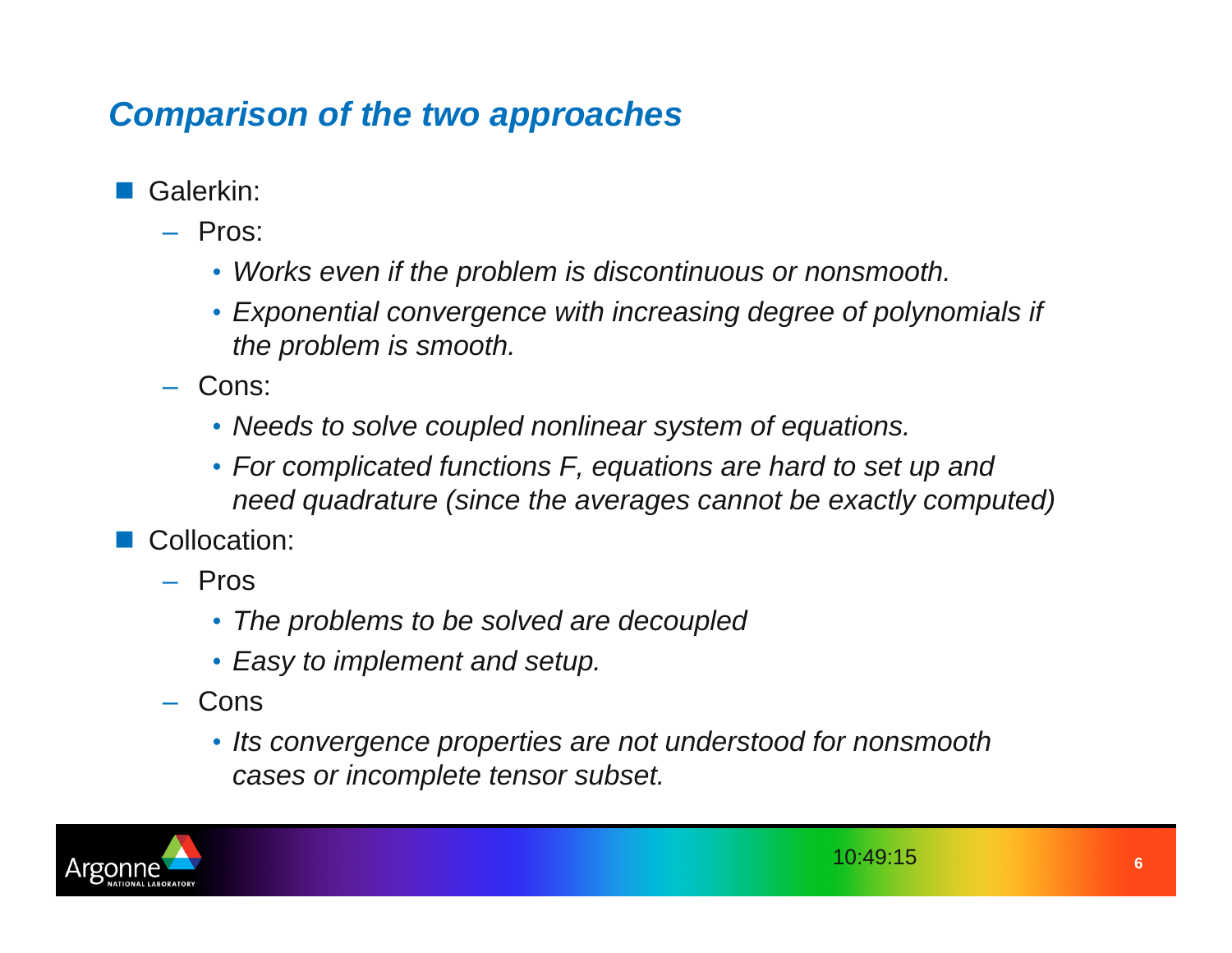## *Galerkin approach for constrained optimization*

$$
(O) \quad \min_{x \in R^n} f(x, \omega) \text{ subject to } g(x, \omega) = 0
$$

 $\overline{\mathbb{R}}$ SFEM formulation

$$
(SO(K) \qquad \min_{c_1,\dots,c_K} E_{\omega}[f(\tilde{x}(\omega,\{c_k\},\omega)]
$$
  
subject to  $E_{\omega}[g(\tilde{x}(\omega,\{c_k\}),\omega)P_k(\omega)]=0, \quad k=1,2,\dots,K$ 

- Result: For sufficiently large K, under suitable assumptions, (SO(K)) **has well posed constraint and the objective function is bounded below.**
- We can then solve the SFEM equation by optimization techniques.
- $\overline{\mathbb{R}}$  **Result: Under suitable assumptions, the solution converges to the solution of (O) as K increases.**

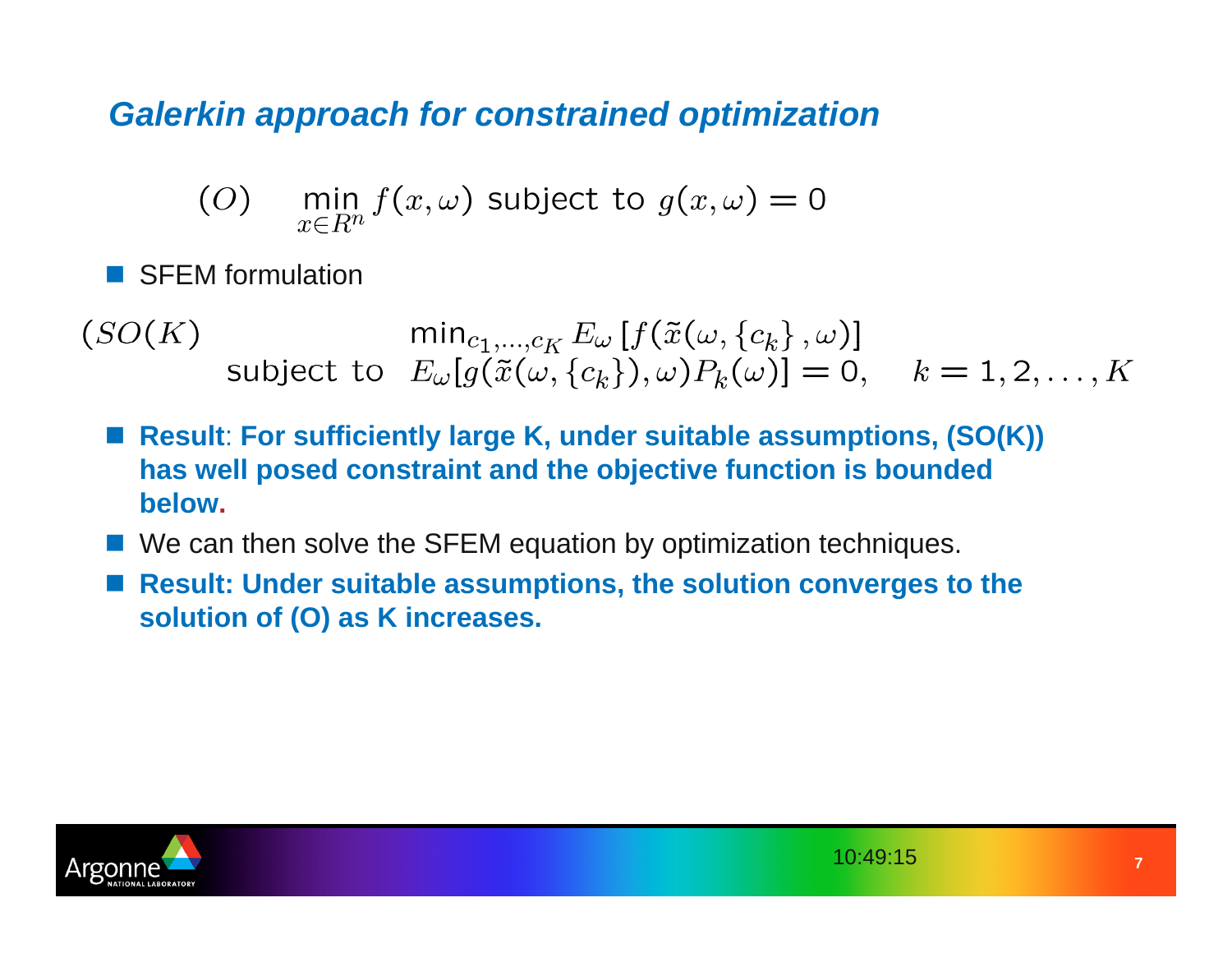### *Optimization-Galerkin formulation of symmetric eigenvalue problems*

$$
\min \left\{ x^T Q(\omega) x \right\} \Rightarrow \left\{ \text{min}_{x_i, i=1,2,\dots,K} E_{\omega} \left[ \left( \sum_{i=0}^K x_i P_i(\omega) \right)^T \left( Q + \omega D_Q \right) \left( \sum_{i=0}^K x_i P_i(\omega) \right) \right] \right\}
$$
\n
$$
\text{s.t.} \quad x^T x = 1 \quad \right\}
$$
\n
$$
\text{s.t.} \quad E_{\omega} \left[ \left( \sum_{i=0}^K x_i P_i(\omega) \right)^T \left( \sum_{i=0}^K x_i P_i(\omega) \right) P_k(\omega) \right] = E_{\omega} \left[ P_k(\omega) \right]
$$
\n
$$
k = 1, 2, \dots, K
$$

 $\overline{\mathbb{R}}$ ■ Note that this problem can be *exactly* represented, even when multiple parameters are involved, modulo a series of quadratures, (if not, Galerkin is hard to formulate and may need quadrature

$$
\begin{aligned}\n\min \quad & \sum_{i=0}^{K} x_i^T Q x_i + \sum_{i=0}^{K} \sum_{j=0}^{K} x_i^T D_Q x_i E_{\omega} \Big[ P_i(\omega) \big( \omega \big) P_j(\omega) \Big] \\
\text{s.t.} \quad & \sum_{i=0}^{K} \sum_{j=0}^{K} x_i^T x_i E_{\omega} \Big[ P_i(\omega) P_k(\omega) P_j(\omega) \Big] = E_{\omega} \Big[ P_k(\omega) \Big] \quad k = 0, 1, 2, \dots, K\n\end{aligned}
$$

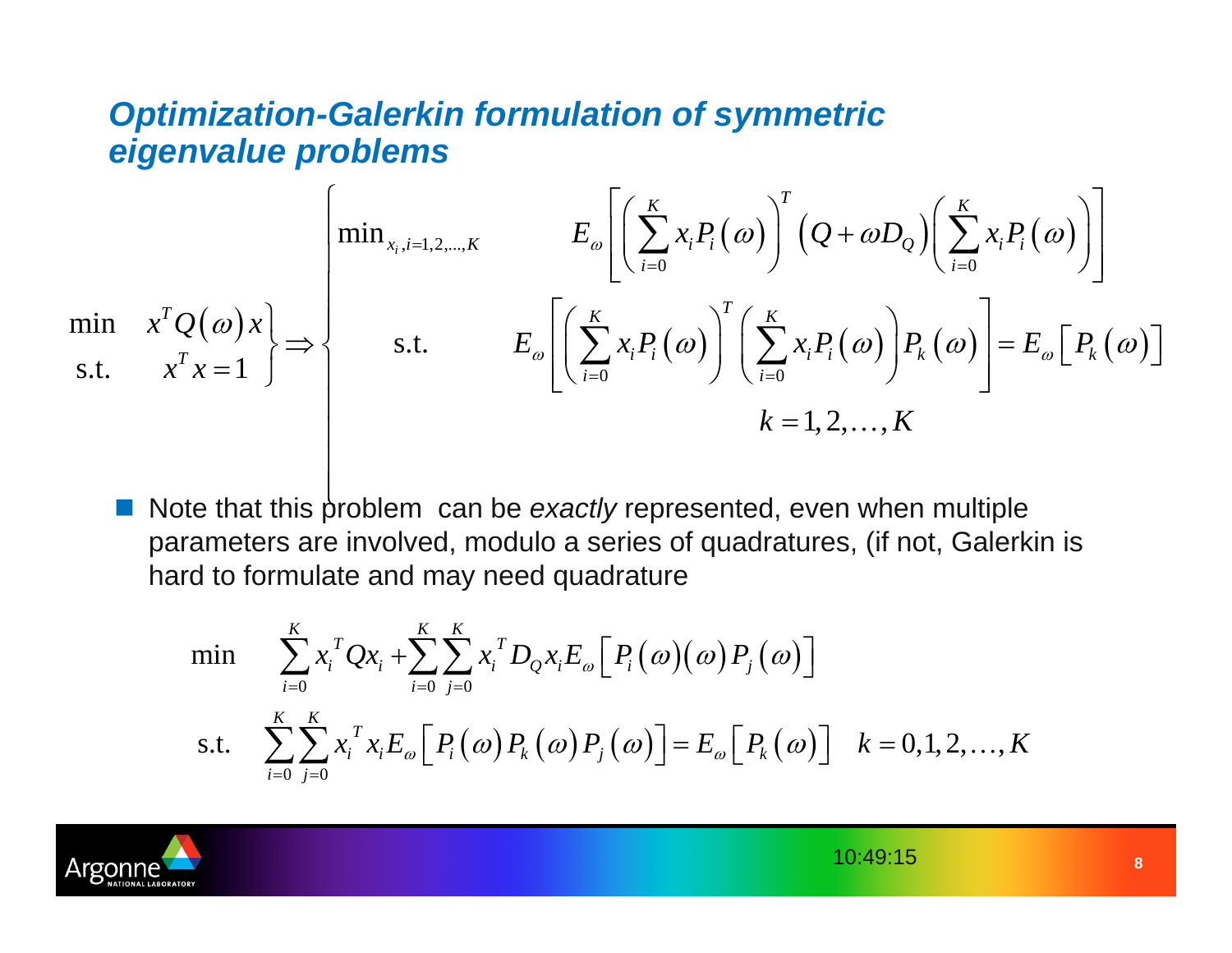### *Galerkin Numerical Example for n=1000*

- F Mimics the minimum eigenvalue problem for a one-dimensional diffusion equation, with uncertainty in absorption, akin to neutronics problems (where uncertainty in parameters also enters the matrix linearly)
- $\Box$  For K=4 The SCO formulation was solved in 7 seconds by KNITRO (one eig operation on same computer takes 13 seconds!)

$$
Q_{i,j} = \begin{cases} 1 & i = j = 1 \\ 1 & i = j = n \\ -1 & |i - j| = 1 \\ 2 & 1 < i = j < n \\ 0 & \text{otherwise} \end{cases} \quad\n\begin{aligned}\n& \sum_{i,j} \frac{i}{n} \frac{n - i}{n} \cos\left(\frac{i}{n}\right) & i = j \\ \sum_{i,j} \frac{i}{n} \frac{n - i}{n} \cos\left(\frac{i}{n}\right) & i = j \\
& \sum_{i,j} \frac{i}{n} \cos\left(\frac{i}{n}\right) & \sum_{i,j} \frac{i}{n} \sin\left(\frac{i}{n}\right) & \sum_{i,j} \frac{i}{n} \sin\left(\frac{i}{n}\right) & \sum_{i,j} \frac{i}{n} \sin\left(\frac{i}{n}\right) & \sum_{i,j} \frac{i}{n} \sin\left(\frac{i}{n}\right) & \sum_{i,j} \frac{i}{n} \sin\left(\frac{i}{n}\right) & \sum_{i,j} \frac{i}{n} \sin\left(\frac{i}{n}\right) & \sum_{i,j} \frac{i}{n} \sin\left(\frac{i}{n}\right) & \sum_{i,j} \frac{i}{n} \sin\left(\frac{i}{n}\right) & \sum_{i,j} \frac{i}{n} \sin\left(\frac{i}{n}\right) & \sum_{i,j} \frac{i}{n} \sin\left(\frac{i}{n}\right) & \sum_{i,j} \frac{i}{n} \sin\left(\frac{i}{n}\right) & \sum_{i,j} \frac{i}{n} \sin\left(\frac{i}{n}\right) & \sum_{i,j} \frac{i}{n} \sin\left(\frac{i}{n}\right) & \sum_{i,j} \frac{i}{n} \sin\left(\frac{i}{n}\right) & \sum_{i,j} \frac{i}{n} \sin\left(\frac{i}{n}\right) & \sum_{i,j} \frac{i}{n} \sin\left(\frac{i}{n}\right) & \sum_{i,j} \frac{i}{n} \sin\left(\frac{i}{n}\right) & \sum_{i,j} \frac{i}{n} \sin\left(\frac{i}{n}\right) & \sum_{i,j} \frac{i}{n} \sin\left(\frac{i}{n}\right) & \sum_{i,j} \frac{i}{n} \sin\left(\frac{i}{n}\right) & \sum_{i,j} \frac{i}{n} \sin\left(\frac{i}{
$$



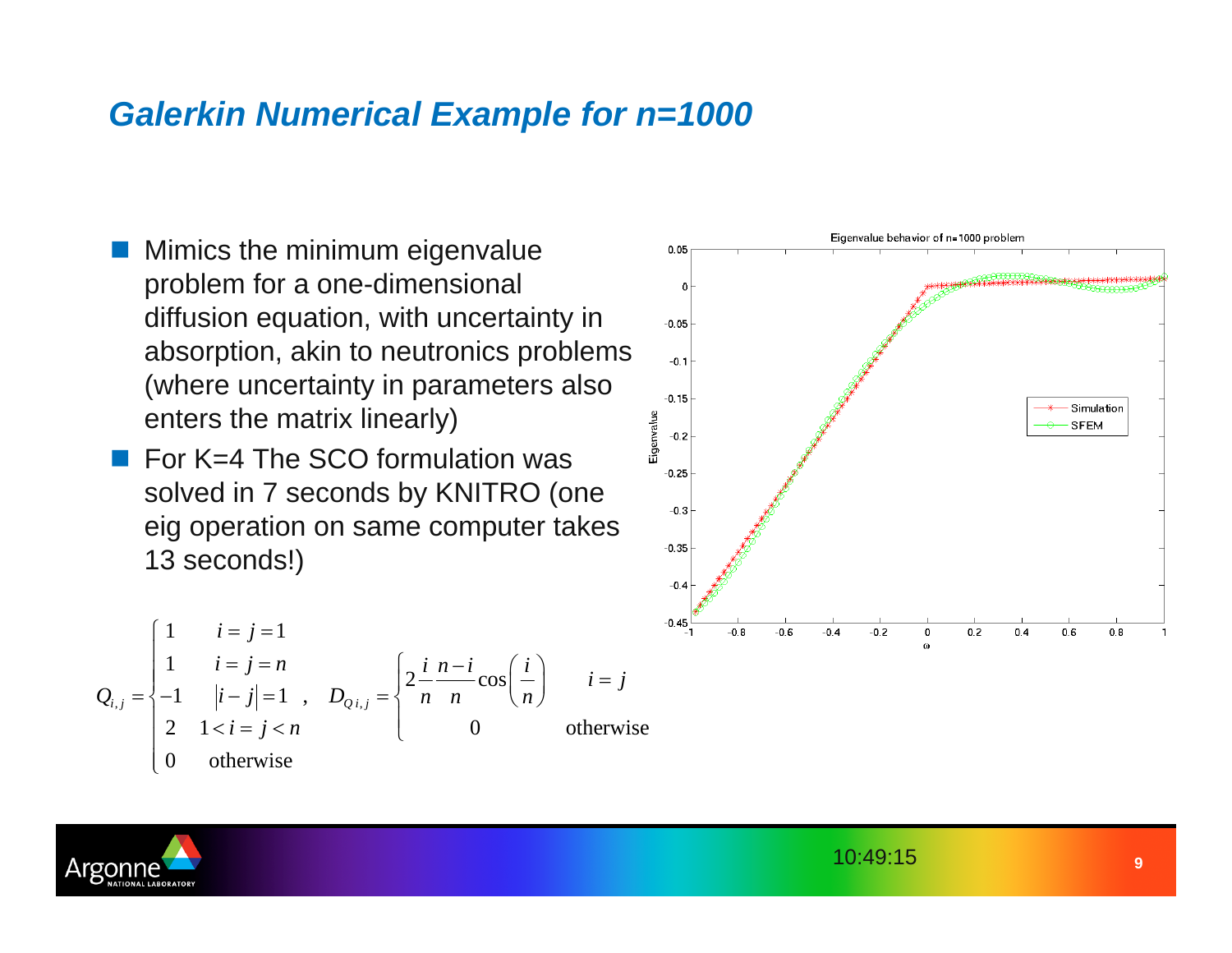## *Galerkin Numerical Example, eigenvector behavior*

- $\overline{\mathbb{R}}$  At first sight, approximation is awful (left panel) but  $\left\| \left( \mathcal{Q} + \omega D_{\varrho} \right) \tilde{x}(\omega) - \tilde{\lambda}(\omega) \tilde{x}(\omega) \right\|$ has typical value of is  $1\%$ !
- $\overline{\mathbb{R}}$  The problem is the occasional degeneracy of the eigenvalue problem (though we have not encountered this case for keff calculations yet).
- $\overline{\mathbb{R}}$  If we sample eigenvector at 5 (wellchosen ☺) points, and interpolate linearly, we get an error that is typically larger by a factor of 3-4.
- $\overline{\mathbb{R}}$  **This shows that black-box approaches (collocation, Monte Carlo,..), even enhanced with AD, may be unadvisable.**
- $\overline{\mathbb{R}}$  **Sensitivity approaches would not be applicable for such eigenvector uncertainty problems!**



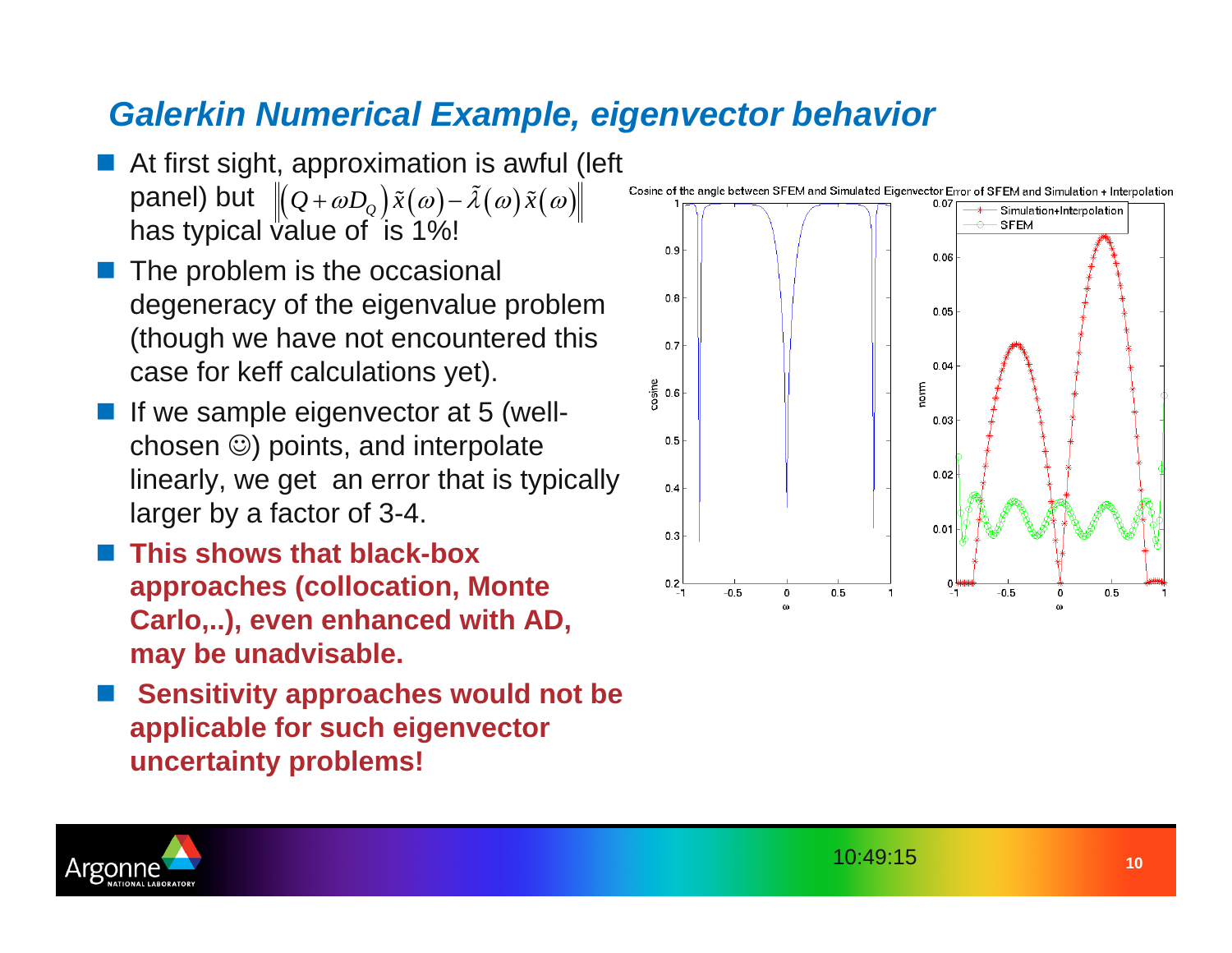#### *Galerkin formulation, generalized nonsymmetric eigenvalue problems—embedded optimization form*

$$
Q^{1}(\omega)x^{1}(\omega)+Q^{2}(\omega)x^{2}(\omega)=Q^{3}(\omega)x^{3}(\omega)
$$
  
\n
$$
Q^{5}(\omega)x^{2}(\omega)=Q^{4}(\omega)x^{1}(\omega)
$$
  
\n
$$
x^{3}(\omega)=\lambda(\omega)x^{1}(\omega)
$$
  
\n
$$
x^{1}(\omega)^{T}x^{1}(\omega)=1
$$

 $\Box$  Embed an optimization problem – allows us to use previous results and define a power-method-like iteration (**note that rescaling is far more complicated here**!!—**it is a projection**, details in paper)

$$
Q^{1}(\omega)x^{1}(\omega)+Q^{2}(\omega)x^{2}(\omega)=Q^{3}(\omega)x^{3}(\omega)
$$
  
\n
$$
Q^{5}x^{2}(\omega)=Q^{4}(\omega)x^{1}(\omega)
$$
  
\n
$$
x^{1}(\omega)=\arg\min_{z,z(\omega)^{T}z(\omega)=1}(x^{3}(\omega)-z(\omega))^{T}(x^{3}(\omega)-z(\omega))
$$

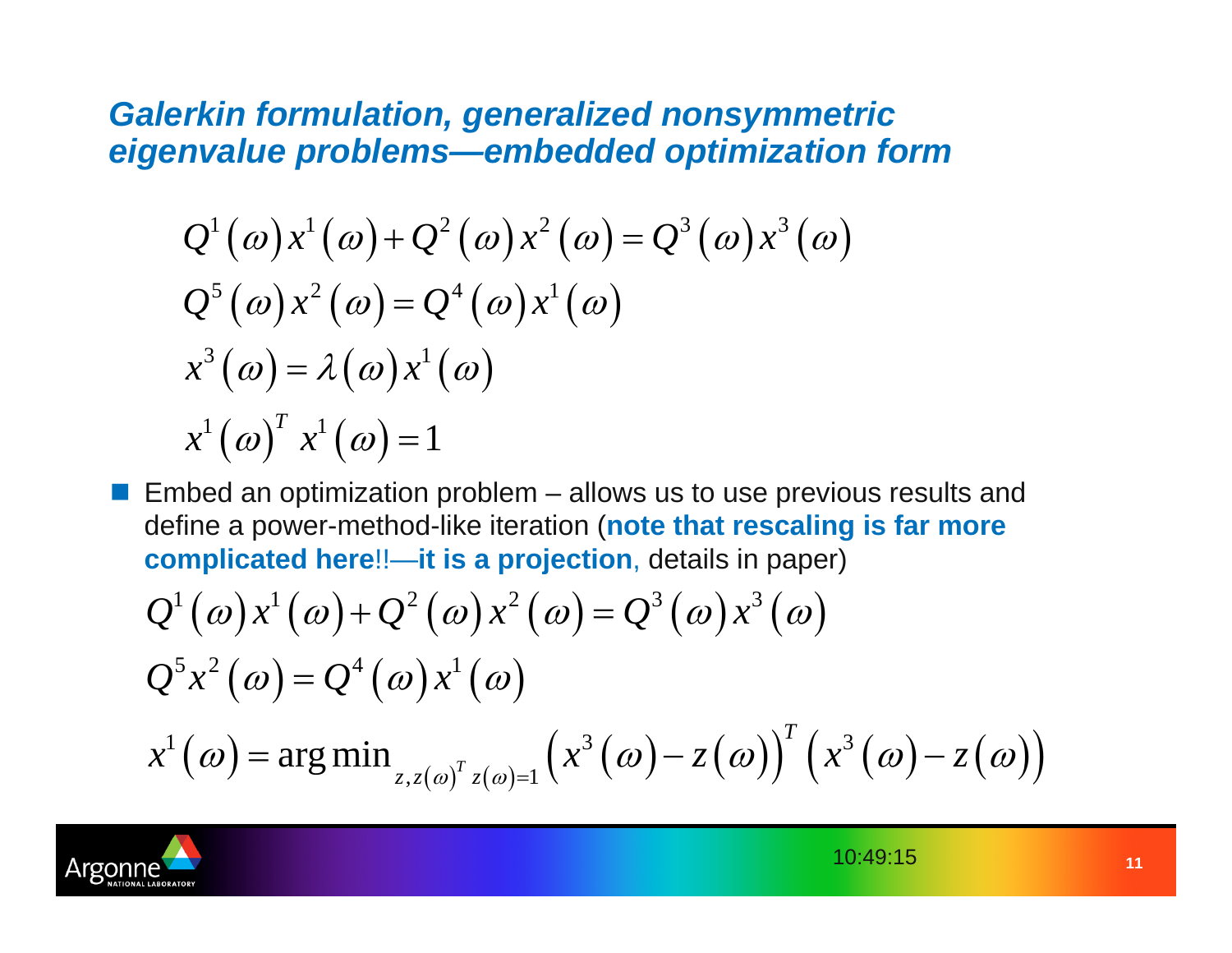# *Results for keff for two-group 1D diffusion model*



- $\overline{\mathbb{R}}$ **Direct coupling only, correlated fission uncertainty and uncertainty in**  $\Sigma_{s,1\rightarrow 2}$
- $\overline{\mathbb{R}}$ Model takes 40s to compute; about the time to take 100 samples.
- $\overline{\mathbb{R}}$  If the goal is computation of distribution (for which 100 samples would be insufficient to compute distribution with such accuracy), method more competitive than Monte Carlo, but less spectacular than preceding example.

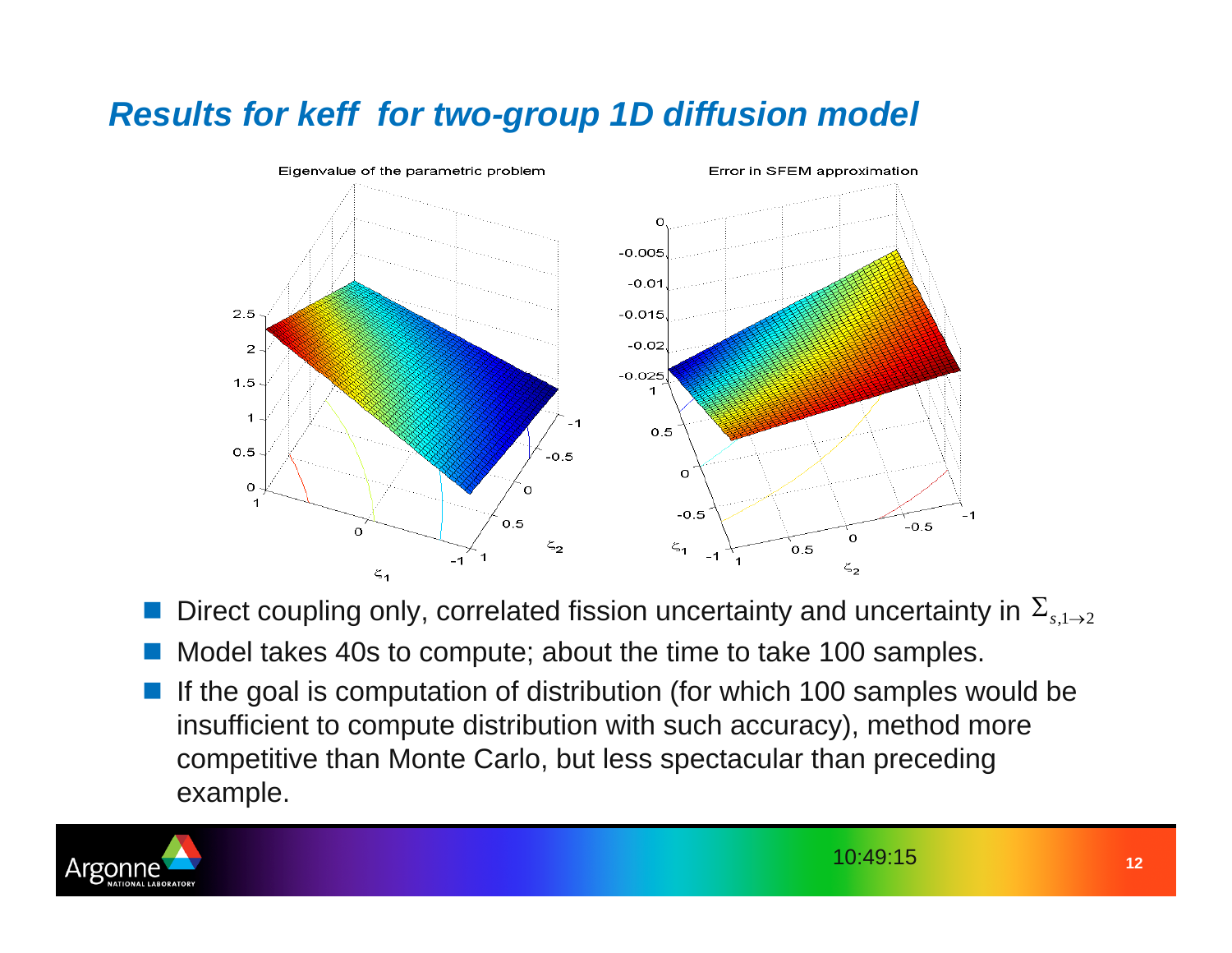# *Further (interesting) observation:*



- $\mathbb{R}^n$ Nonlinearity is invisible along the coordinate directions, but it is very significant along the correlated directions  $\zeta_1 = \zeta_2, \, \zeta_2 = -\zeta_1$ significant along the correlated directions
- $\mathbb{R}^2$  This shows that first-order derivative approximation may miss substantial information.

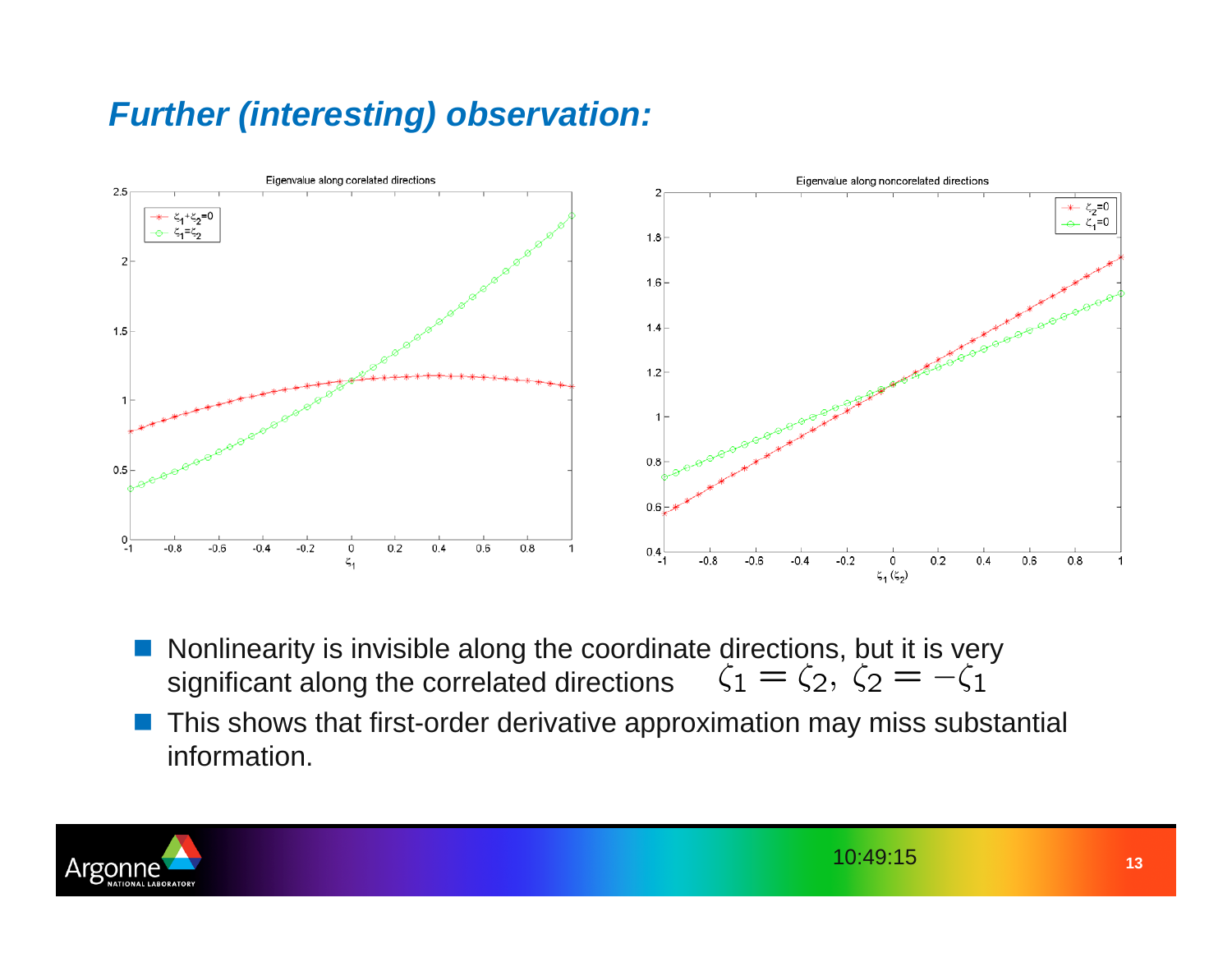# *Keff for 4 group diffusion model--Collocation Approach*

| Method               | Number of<br>Parameters=<br>Nr. Calibration<br><b>Samples</b> | <b>RMSE</b><br>Error | <b>Extra Calibration</b><br>Samples/Equivalent<br><b>Monte Carlo Sample</b><br><b>Reduction</b> |
|----------------------|---------------------------------------------------------------|----------------------|-------------------------------------------------------------------------------------------------|
| Sensitivity          | 12                                                            | 0.3352               | 1/1                                                                                             |
| Collocation degree 1 | 12                                                            | 0.1320               | 1/6.5                                                                                           |
| Collocation degree 2 | 78                                                            | 0.0301               | 6.5/121                                                                                         |

- $\overline{\mathbb{R}}$ 11 crossections, direct transfer only.
- $\overline{\mathbb{R}}$ The error is estimated by averaging it over 100 random samples.
- $\overline{\mathbb{R}}$  The upshot is **not** that sensitivity is not useful, but that, **given a certain budget of information, we may be better off from including info from more than one point** (including sensitivity for higher order approaches)

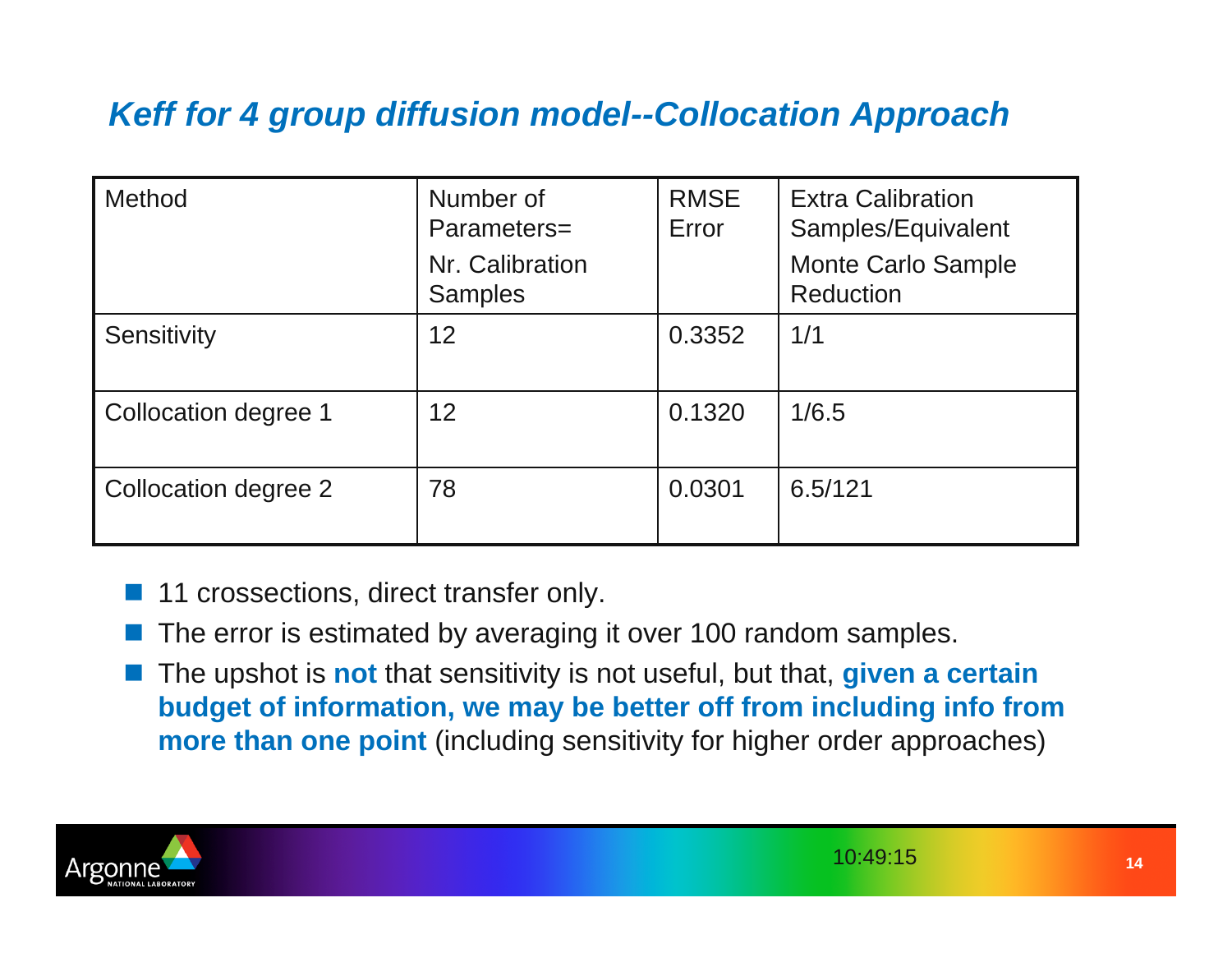#### *How did we choose the collocation points and polynomials?*

**Tensor Legendre polynomials of homogeneous degree up to d** 

$$
\tilde{x}\big(\omega\big)=\tilde{x}\big(\omega_{\!\scriptscriptstyle 1},\omega_{\!\scriptscriptstyle 2},\!\ldots,\omega_{\!\scriptscriptstyle m}\big)\!=\!\sum_{i=0}^d\sum_{\genfrac{}{}{0pt}{}{i_1+i_2\dots+i_m=i}{i_j\geq0}}x_{i_1i_2\dots i_m}\prod_{j=1}^mL_{i_j}\big(\omega_{j}\big)
$$

 $\Box$ The collocation points are the simplex Chebyshev tensor roots

$$
\boldsymbol{\omega}^{i_1i_2...i_m}=\left(\boldsymbol{\omega}^{i_1},\boldsymbol{\omega}^{i_2},\ldots,\boldsymbol{\omega}^{i_m}\right);C_{d}\left(\boldsymbol{\omega}^{j}\right)=0,\ j=1,2,\ldots,m
$$

 $\Box$  For large dimension m, one must prune the polynomials (cannot choose either simplex or full tensor), since it is subject to curse of dimensionality … though people have been doing 50 variables in UQ in aerodynamics.